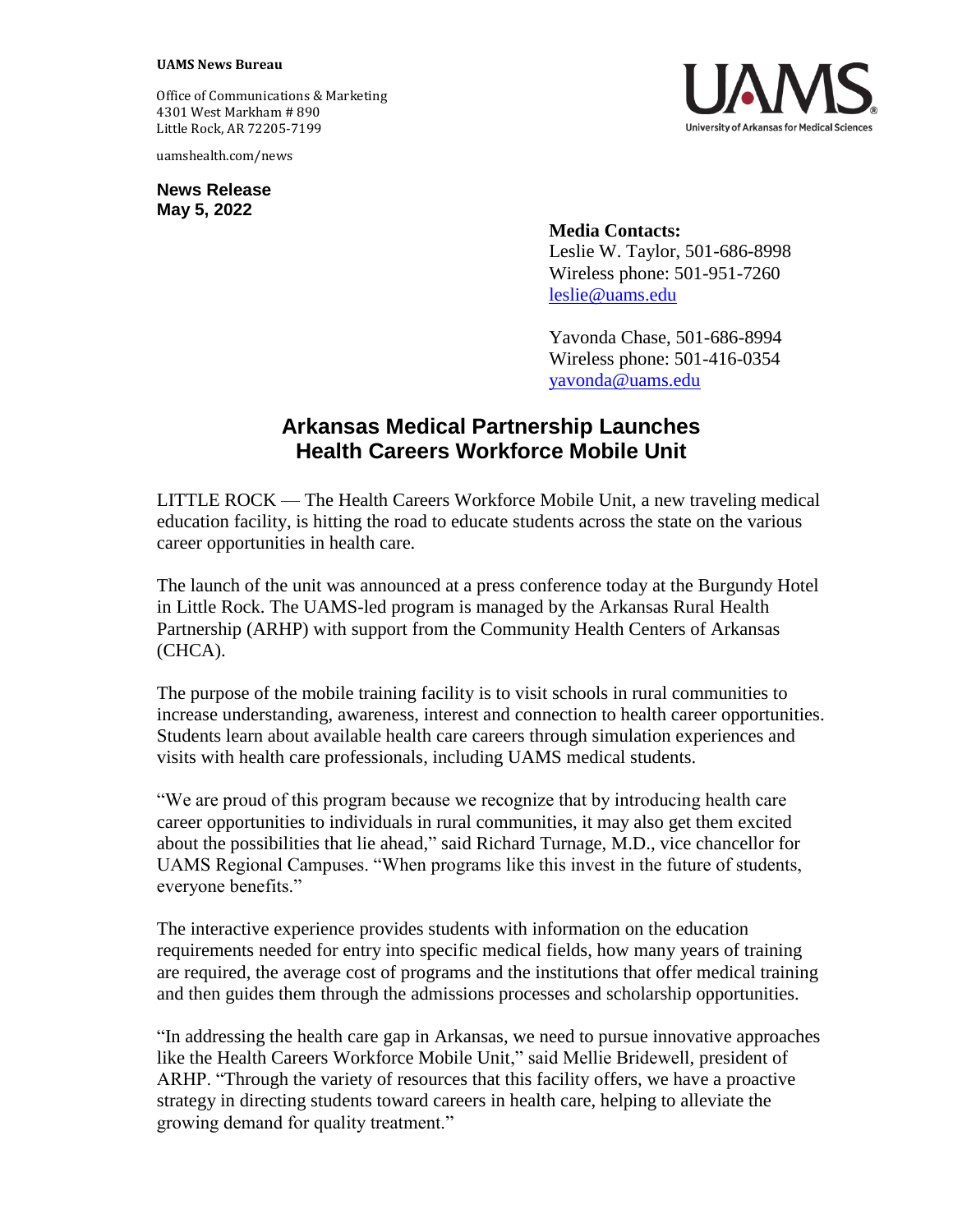"What we are excited about is that this project is the culmination of focused collaboration between several organizations, and we understand that is crucial in providing excellent localized health care," said Rex Jones, MBA, chief executive officer of ARHP. "Through these partnerships, we believe we have established the groundwork for future programs that will further help underserved communities in Arkansas."

The unit has an exam room, two blood draw rooms and state-of-the-art equipment such as smartboards. Career counselors are available both on-site and virtually to connect interested students to customized college and career path preparation. Through the partnership, multiple possibilities are being explored to utilize the mobile unit for junior and senior medical students to participate in providing care, or additional training, to rural and underserved communities, or to assist in promoting health professions to junior and high school students. There will also be an option through the AHEC Scholars program at UAMS for a senior elective that will allow students to accompany the unit's staff at visits.

"What we have learned from the COVID-19 pandemic is that we need creative solutions to accommodate the demand for personalized care throughout the state," said Lanita White, Pharm.D., chief executive officer of CHCA. "This is especially so for vulnerable, minority and rural populations."

To schedule a visit, contact Nathan O'Fallon [nathan@arruralhealth.org](mailto:nathan@arruralhealth.org) or call (870) 939- 8772. For more information ARHP's health care career programing, visit careers.arruralhealth.org.

The program is grant-funded by the UAMS regional campuses program through Arkansas Medical Education Primary Care Partnerships (AR MEd-PCP). The program is supported by the Health Resources and Services Administration (HRSA) Value-Based Medical Student Education Training Program of the U.S. Department of Health and Human Services (HHS) as part of an award totaling \$12,282,365 with 10% financed with non-governmental sources.

ARHP is a nonprofit horizontal hospital and economic development organization composed of 14 independently owned rural hospitals in south Arkansas. This unique network is the largest health care service provider in the area and serves as a hub for economic growth and development across the region. ARHP efforts aim to support and improve existing health care infrastructure, while strengthening health care delivery across rural south Arkansas.

CHCA is a nonprofit organization established in 1985 to expand access to affordable quality care in Arkansas, and to create a unified voice for Community Health Centers (CHCs) and the patients they serve. For more than 30 years, CHCA has received funding to provide training and technical assistance to CHCs for improving care delivery.

UAMS is the state's only health sciences university, with colleges of Medicine, Nursing, Pharmacy, Health Professions and Public Health; a graduate school; a hospital; a main campus in Little Rock; a Northwest Arkansas regional campus in Fayetteville; a statewide network of regional campuses; and seven institutes: the Winthrop P. Rockefeller Cancer Institute, Jackson T. Stephens Spine & Neurosciences Institute, Harvey & Bernice Jones Eye Institute, Psychiatric Research Institute, Donald W. Reynolds Institute on Aging, Translational Research Institute and Institute for Digital Health & Innovation. UAMS includes UAMS Health, a statewide health system that encompasses all of UAMS' clinical enterprise. UAMS is the only adult Level 1 trauma